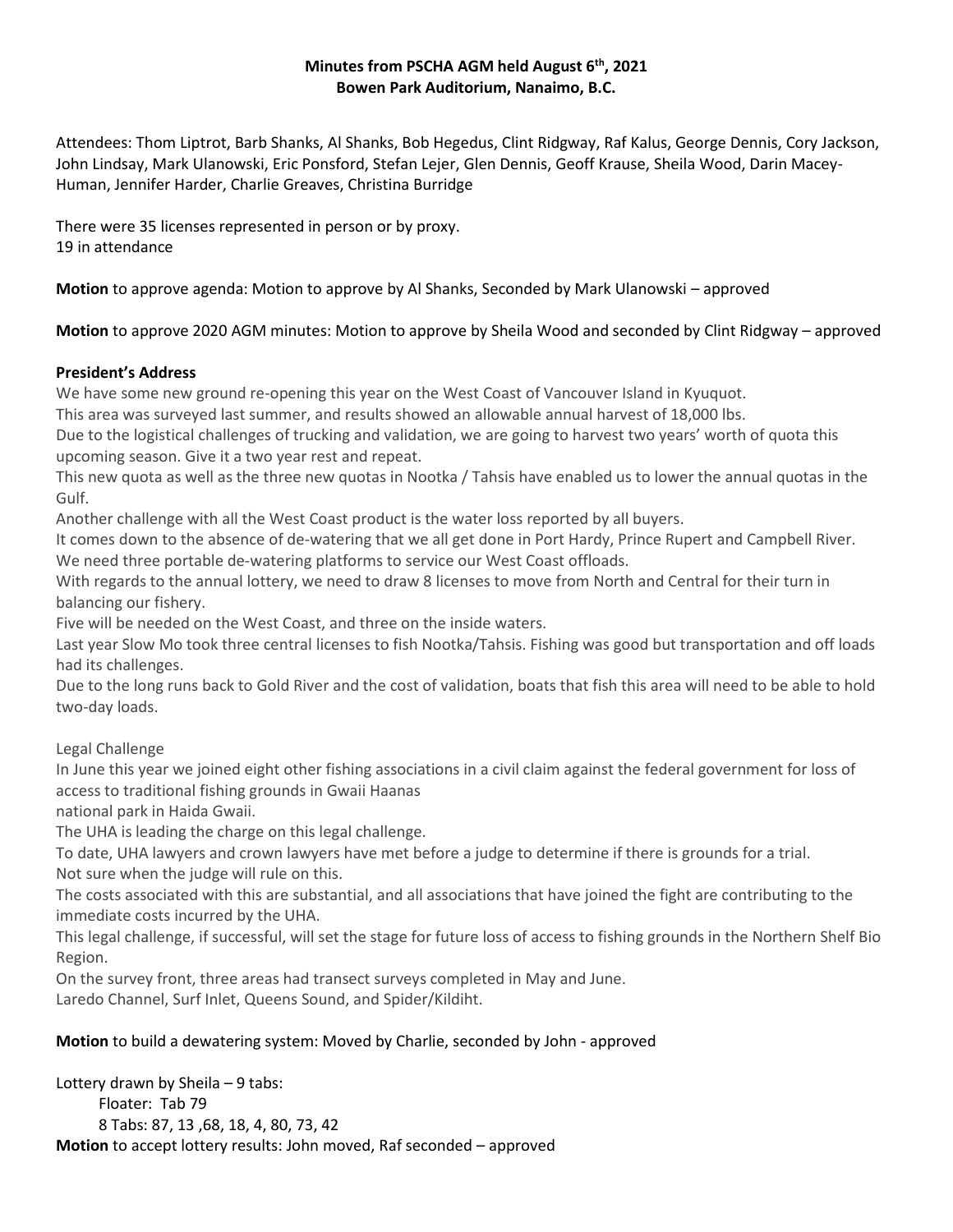Discussion started by Charlie who gets the west coast – decided to pull 4 west coast tabs within those pulled to decide

**Motion** to draw 5 west coast licenses of the 8 tabs – made by Charlie, seconded by Bob, approved Sheila to draw – Tab #'s: 42, 80, 68, 87, 73 (replaced tab 18 with 87)

Barb - discussion around a private forum for owners on the website **Motion** for a membership owners site asap – motioned by Sheila, seconded by John – approved

Question by Charlie –? Trade is official once Thom gives tab #'s to Pauline and they get registered

#### **Financials**

Barb briefly discussed the financials, highlighting the expenses this past year to redo the website and hire a contractor to do social media like Facebook, Instagram, Twitter to get some industry information out there. As well the lack of spending for trade shoes due to Covid 19. Geoff was able to get most of the spending on the social media approved with Agri Canada.

**Motion to accept financials**: Bob moved, Charlie seconded - approved

#### **Geoff Krause**

- February and March meetings took place that were advertised to address issues of concern for various sectors
- Marine Protected Areas Technical team (MPATT) introduced their Second Draft Scenario
- FN seems to be demonstrating good faith on the need to work together. Seeking new balance based on their priorities include identifying and growing economic/business opportunities with an environmentally sound framework
- MATT reported improvement on impacts between  $1<sup>st</sup>$  and  $2<sup>nd</sup>$  drafts for the Central Coast in terms of the number of zones protected, down by 34%
- Hoping some of the Management Partners are apparently starting to see reality on the impacts of North Shelf Bio-Region MPA network.
- FN people and enterprises currently account for about a third, and rising, of all commercial licences on the Pacific coast so although there are undoubtedly a lot of issues still under study and negotiation, it seems to me that most of them have been around the block and are practical and realistic enough that they are not wanting to blow the industry up. It is after all an industry that holds possibly the most potential for them to find and develop modern economic opportunities that fit in with their world view, lifestyles, community plans and even their values.
- Still members on the governance council yet to declare what they feel about "The Plan"
- The Plan essentially rejects the regional approach developed by science and management over the past Century in favour of a balkanized territorial system which treats each area separately and independently of adjacent ones without the sort of integration that characterizes a true system
- It also seems the conservation and ecological targets are in some cases subordinate to cultural priorities of individual FN's, probably something they like to hear on both counts
- 10 year review of the California Marine Life Protection Act (MLPA) which gave rise to the MPA network that ENGO's active up here consider such an exemplary success, is coming up next year
- It seems the biological findings of independent work done to date are reportedly mixed while the economic impacts are not
- On the biology side, part of the problem is that the findings from studies looking at the effects of treatments (like the establishment of an MPA) are generally open to some degree of interpretation
- This complicates things as different groups bring different priorities and perspectives to the table
- One party for example might see a clear positive effect in say the abundance of large fish in a certain refuge, while others see more random confounding sampling errors which quite simply confuses the whole issue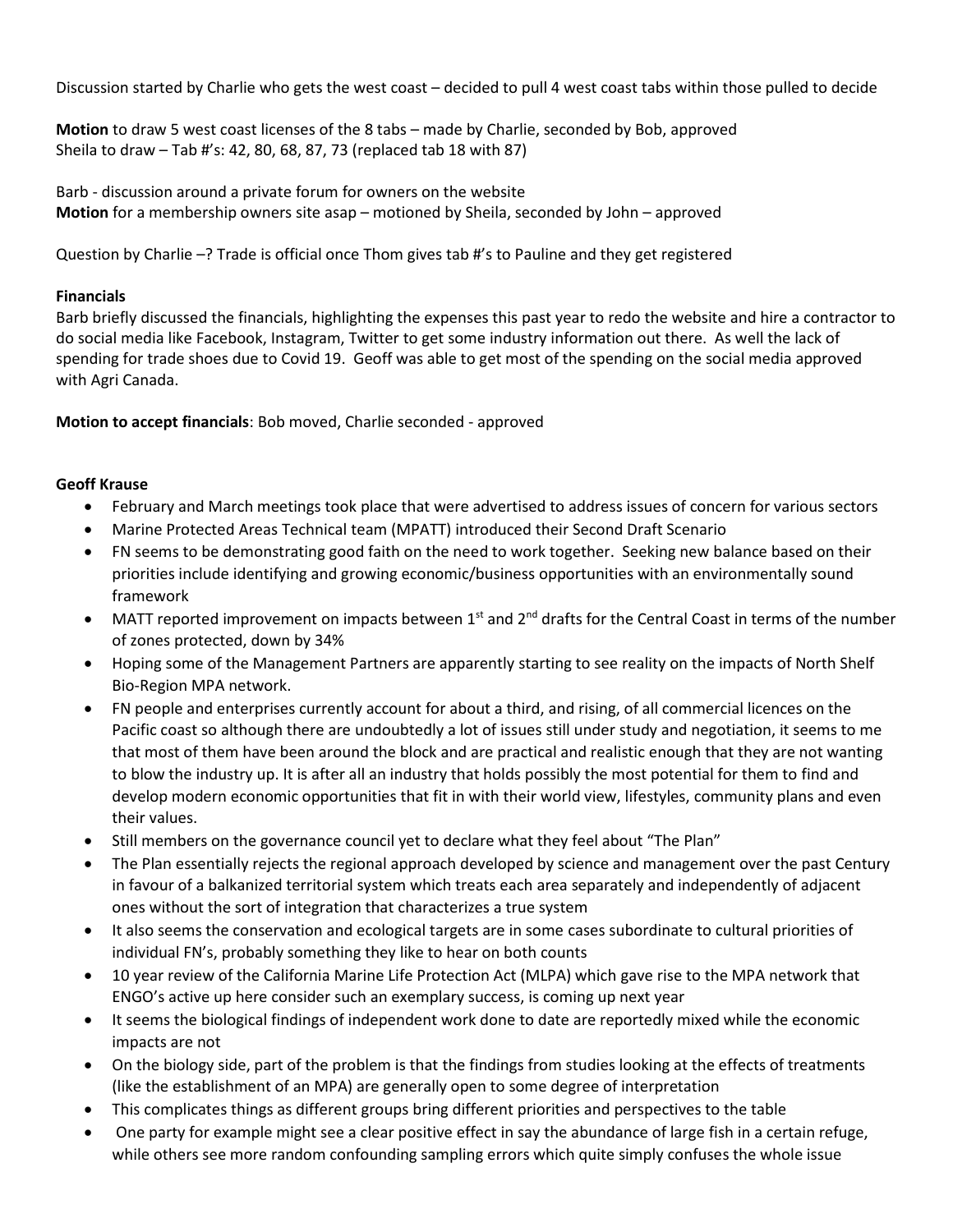- Depending on the "Science process", the one which uses the peer review process to reconcile opposing viewpoints and ensure assumptions and findings reflect reality (data) is the best way forward
- We are now too easily beset by accusations of bias, misinformation, and fake news and that even in science, manipulation of public opinion often counts for more than facts
- ENGO's have been accused of cherry picking data to support their claims while ignoring unsupportive or contradictory data
- It now seems that there will be more time for scientists to review the reality(ies) in the California experience before BC and Canada actually irrevocably make that jump

### **Election of Directors**:

Slate to present – Thom Liptrot, Bob Hegedus, Clint Ridgway, Barb Shanks, Paulo Demee, John Parkin, Cory Jackson, Raf Kalus, Alfa Wong.

Cory Jackson will be taking Al Shank's place

Thom - any more nominations for directors?

**Motion** to accept the slate as presented: Rafi moved, John seconded - approved.

## **2020 D&D Pacific Presentation CANADIAN PACIFIC SEA CUCUMBER FISHERY SEASON SUMMARY**

#### **2020 Management Plan Review**

- **2020 Fishing Season was** October 1, 2020 to December 7th, 2020 with scheduled Quota Management Area (QMA) openings and closures
- **An Adaptive Rotational Fishing Strategy** (ARFS) initiated in 2011 continues in its' fourth 3-year cycle
- **Total Allowable Catch (TAC) for 2020** was 1,275,000 pounds split weight, a reduction of 1,000 lbs. per licence
- **ZD Quota** at 15,000 pounds split weight per licence
- **Area Licensing** in 2020 (a Vessel can be registered in several areas):
	- $\circ$  **PNC** = 31 licenses. (31 in 2019)
	- $\circ$   $\mathbb{R}$  CC = 25 licenses (28 in 2019)
	- $\circ$  **ECVI** = 24 licenses (23 in 2019)
	- $\circ$  **NEVI** = 5 licenses (3 in 2019)

## **2020 Harvest Summary & Fishery Dynamics**

- $\Box$  The 2020 fishing season opened October 1st in the North Coast in QMA 6F, and in the ECVI region in QMA 11A
- Harvest effort was organized and the fleet worked through Quota Management Areas (QMAs) efficiently
- First dive date: October 1st 2020. Last dive date: December 10th, 2020. An extension was granted due to weather issue in Rivers Inlet
- **E** The Association utilized a sequential QMA opening format for the 2020 season
- As in the past, landings dominated in October by very strong margins: Almost 90% of landings occurred in October. This is the same patterns as in prior seasons as the fleet size drops near the end of the QMA Schedule
- **E** Eighty-five licenses were registered this season.
- Thirty-one vessels were active in 2020 (35 in 2019)
- Nine vessels active in two licence regions
- One vessel was active in three regions).
- **Elder** Total landings amounted to 1,277,408 lbs.
- 2,408 lbs. over the TAC, an overall overage of 0.19% (.4%. overage in 2019)

## **Activities by Region and QMAs**

## *North Coast*

- **I** The North Coast was active for the month of October with 15 vessels
- **D** One in-season re-designation occurred in the north coast
- **Prince Rupert and Klemtu were the landing ports**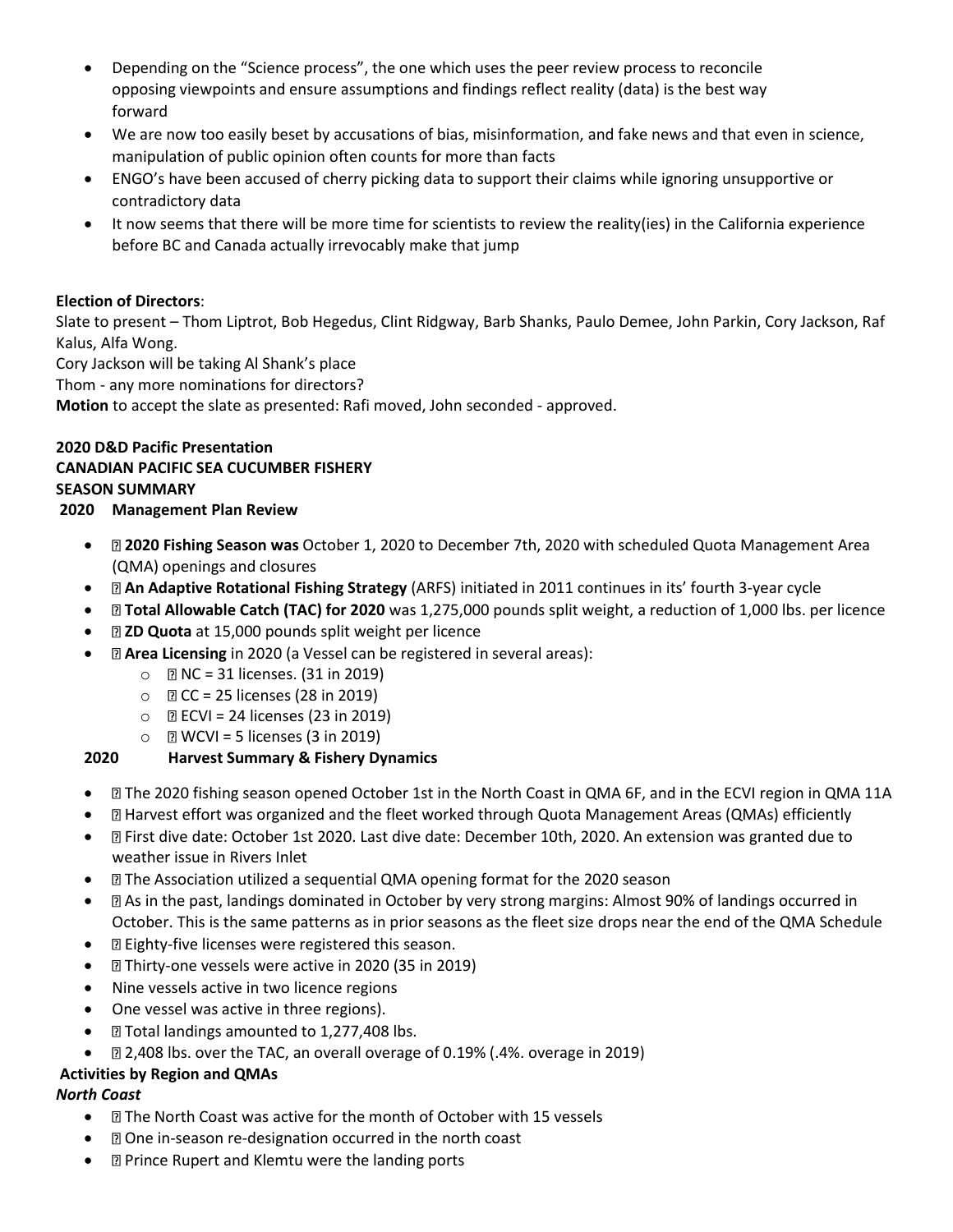• 2 vessels fished the NC region and packed their own product to port and utilized a packer during the season

## *Central Coast*

- $\Box$  Harvest in the central coast ceased in first week of November, and resumed harvest activity later in the month and into December due to a landslide in Rivers Inlet, extending the closing date of the fishery to December 10th, 2020 in this region only
- **The central coast fishery had 13 vessels active**
- **D** One re-designation occurred during the season (10 in 2019)
- Klemtu and Port Hardy were the landing ports

## *East Coast Vancouver Island*

- $\Box$  The ECVI opened the same time as the North Coast (Oct 01) in efforts to harvest around weather patterns that hinder visibility in QMA 11, and can push harvest past the closing date of the fishery
- Harvest started on October 1st, and continued until the last day of harvest Dec 07, 2020
- 3 in-season re-designations occurred in the ECVI in-season
- **13 vessels were active overall**
- Multiple Landing Ports used on the East Coast of Vancouver Island and the Sunshine Coast
- Primary Landing Ports were Port Hardy and Wal Can Seafoods on Quadra Island
- $\bullet$   $\Box$  A fallback quota was optioned as the bio-mass in 18A seemed to be low by industry and
- 13D quota increased by 9,000 lbs. and 18A was reduced to Zero
- A quota correction in the IFMP had 16D replaced with 16C during the season

## *West Coast Vancouver Island*

- **Exter 3** 5 tabs active, with 3 tabs being fished by one vessel
- **D** Tofino and Gold River were the landing ports

## **Landings by Quota Management Area**

• Overall achievement rate of 100.19% (*100.43% last season*)

## **License Activity**

- **Elenally-five licenses were active and fished by 31 individuals vessels**
- $\bullet$   $\Box$  Seven re-designations occurred this season (2 prior to the opening date)

# *Overages and NTOs*

## **Buyer / Processor Activity**

- There were 12 buyers active for the 2020 season (7 in 2019 & 8 in 2018)
- Landings were mainly shared between three buyers purchasing 65% of the product. The remaining 35% was split between nine buyers, a dramatic increase in buyers
- The number of processing plants are similar to previous seasons which indicate more custom processing in certified plants for other buyers
- $\Box$  Comments from buyers are few. They were related to random issues with their vessels, packers and logistics within their own business plan
- Comments relating to product were minimal and related to size of product received
- Certain buyers took breaks throughout the season in order to maintain processing levels due to manpower and time to process

## **Compliance**

- $\Box$  The Pacific Sea Cucumber Harvesters Association (PSCHA) provides fleet coordinators who assist in daily logistics from the fishing grounds with managers at D&D. The coordinators communicate to the fleet updates from D&D on fishery related issues
- 276 incident reports were issued this season (68 in 2019)
- Breakdown of Incident Reports:
	- $\circ$  **E** High Priority: 0
	- o **Medium Priority: 76**
	- o **P** Low Priority: 0
- Medium Priority of Incidents varied in definitions, and their infractions to the Conditions of Licence.
- **I** The majority of Incidents related to:
- Missing Harvest information, NTO's, Incorrect or missing harvest data, Wrong statistical sub area or wrong QMA recorded on log page.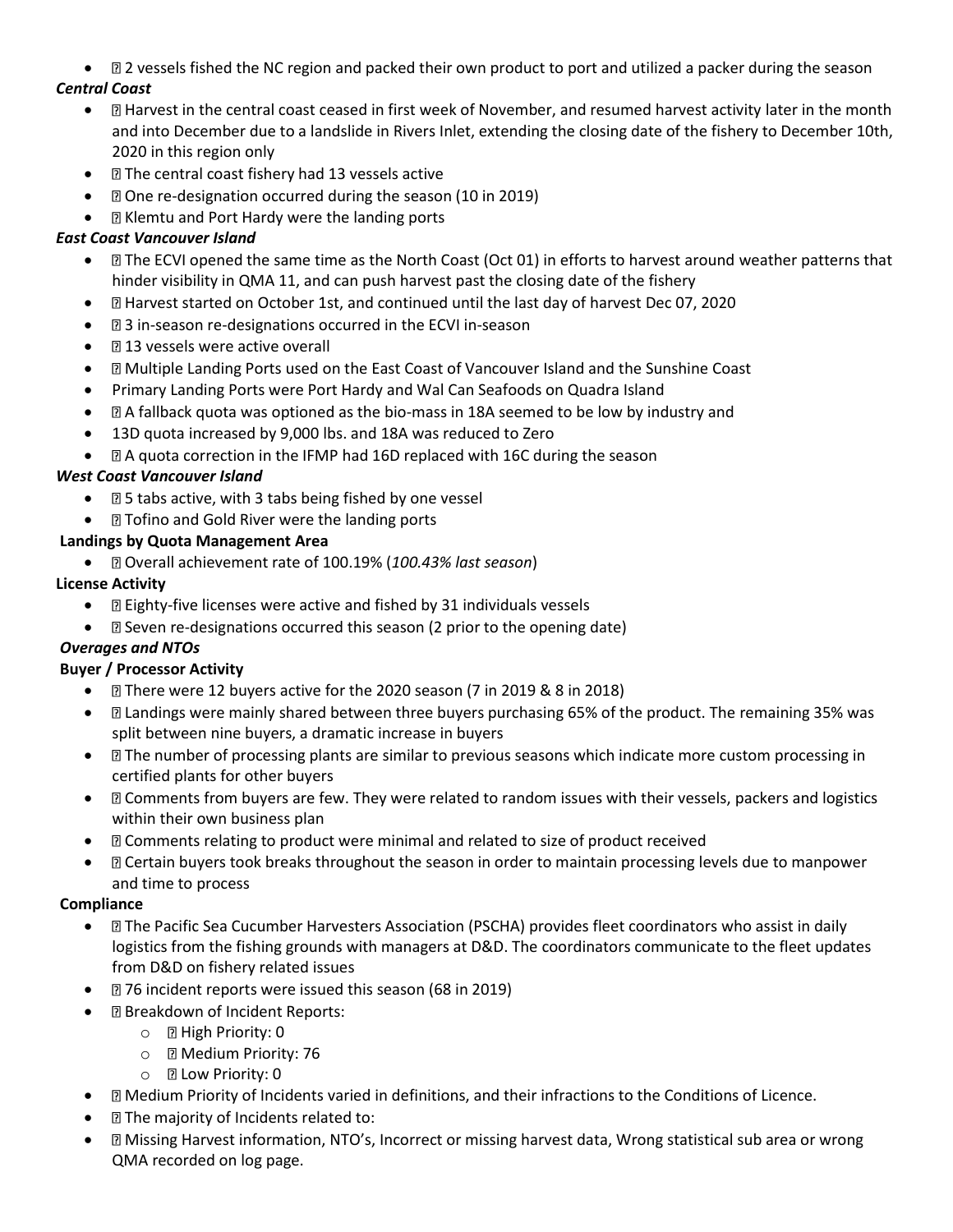- $\Box$  The majority of Non-Compliance issues were dealt with each vessel during the course of the fishery.
- Reports were received, forwarded to DFO C&P and/or dealt with D&D in a timely manner

# **Problems & Issues**

- **Problems were minor this season and were dealt with as they occurred**
- Landslide in Rivers Inlet rendered visibility to zero. The fleet delayed fishing and extended the season in the Central coast to December 11th, 2020
- 2 licenses were still outstanding on missing information as of June 1st 2021. All data received and sent to DFO SDU

## **Conclusion**

- **I Minor issues occurred, and were dealt with in real time**
- The sequential opening format supported the fishing effort and processing capacities Changes to the sequence of openings occur in-season
- **All Harvest Data and Charts received by D&D from industry have been digitized, and delivered to DFO's Shell** Fish Data Unit
- Electronic Charts, IFMP and other relevant fishery information provided by D&D online was received well and will continue
- It is D&D's point of view that problems and issues that arise in commercial fisheries are best resolved in a timely fashion, and the Management of the 2020-2021 season would not have been so effective if it was not for the dedicated time and effort of; The PSCHA On-Ground Coordinators who were in contact with D&D daily ensuringcommunication to the fleet from D&D. We thank all of them
	- $\circ$   $\boxtimes$  The Buyers/Processors who assisted D&D in issues that arose during the course of the fishery
	- $\circ$  **D** DFO Resource Management for expediting D&D requests in the short timeframe of the Sea Cucumber fishery
	- o **E** Ha'oom Fisheries Society for organizing their vessels with D&D and the PSCHA prior to the fishery, and
	- $\circ$   $\boxtimes$  Kitasoo First Nation for organization of their vessels and processing facility for validation in Klemtu
	- $\circ$  **The PSCHA Management staff for organization of the fishery logistics prior to the opening of the** season

**Motion** to keep D&D Pacific as Validation Contractor as approved – Mark moved, Clint seconded -approved

# **2021 Management Plan presentation – DFO (Thom presented)**

# **Working together with Kitasoo/Xaixais First**

**Nations (KX)**

- KX hold several commercial licence eligibilities and process Sea Cucumbers in Klemtu. They've also been an important partner on Sea Cucumber research for 28 years.
- Partnering with KX on research, assessment and management of Sea Cucumbers in the KX area to give them opportunity to fish and process locally.
- Working together to increase the number of assessment surveys in the KX area.
	- Making several changes in 2021 and beyond to support this partnership including:
		- Changing boundaries of some Quota Management Areas
		- Moving some Quota Management Areas in the NC and CC from a rotational schedule to an annual schedule
		- Considering different harvest rates to support a research initiative
- Recommendations: From survey completed by the KX team and contract divers with support from DFO Science for the transect placement and analysis
	- This area is not productive so we will use a lower harvest rate moving forward
	- Will move it from a rotational strategy to an annual strategy
	- Will split 6-12 (Surf Inlet) off from the old QMA

## **Planning for the 2021 Fishery**

- Total Allowable Catch = Return to 1.36 million pounds
- Individual Quota = Return to 16,000 pounds
- 2021 is Year 2 of the 3 year cycle of the Adaptive Rotational Fishing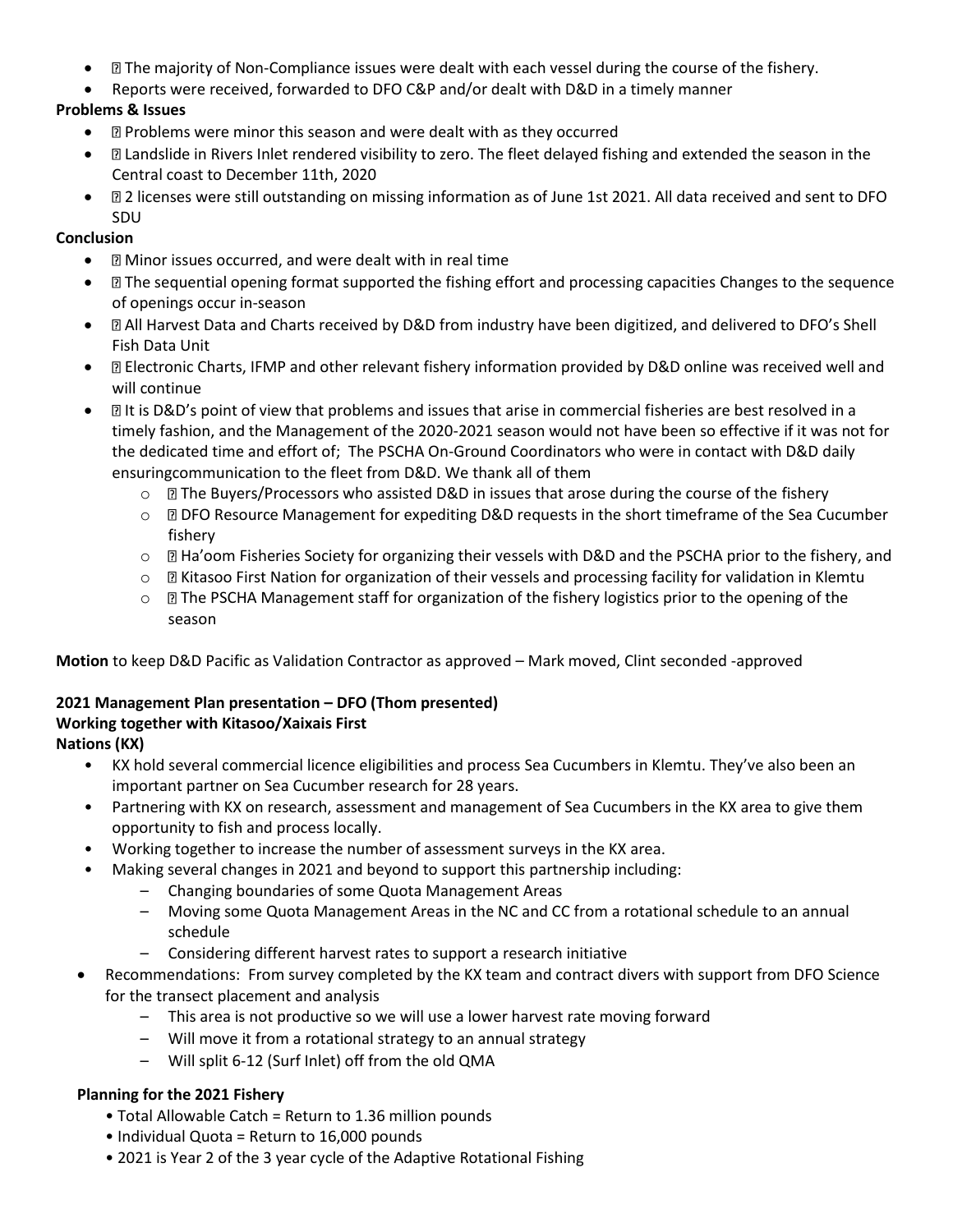Strategy (ARFS). Some QMAs will be fished on a rotational schedule and some on an annual schedule.

• Plan is to move 2 licences from CC to NC to support the KX initiative

• Licences will also need to move from NC and CC to ECVI and at least one licence needs to move to WCVI for 2021 to fish in Kyuquot.

#### **North Coast Licence Area – 2021 Fishery**

- 4C North Porcher 94,885 Rotational 2018
- 5AWest Banks 68,277 Rotational 2018
- 5D South Porcher 72,065 Rotational 2018
- 5I Grenville South 33,113 Rotational 2018
- 6G Kitimat Arm 51,885 Rotational 2018
- 6H Douglas Channel 78,660 Rotational 2018
- 6I Gribbell Island 96,062 Rotational 2018
- 6E Princess Royal Channel 20,417 Annual 2020
- 6J Surf Inlet 6,528 Annual 2017
- 6K Laredo Channel 6,108 Annual 2017
- **Total 528,000 33 Licences**
- Fallback Quota available in QMA 5A = 10,276 lbs.
- Boundary Change QMA 7B split into 2 smaller
- QMAs
- Note: QMA 7P will be fished annually. Starting with a quota of 5,000 lbs but will
- reassess after it has been fished in 2021.
- QMA 7Q is a still a rotational area and its next scheduled harvest is 2022.

#### **Central Coast Licence Area - 2021 Fishery**

- 7F Denny Island 172,554 Rotational 2018
- 8B Calvert Island 155,652 Rotational 2018
- 7N Finlayson North 10,701 Annual 2020
- 7O Finlayson South 12,382 Annual 2020
- 7P Milbanke Sound 5,000 Annual 2019
- 10A Smith Inlet 27,711 Annual 2020
- **Total 384,000 24 Licences**
- Fallback Quota in QMA 8B Calvert Island = 5,018 lbs.

#### **ECVI Licence Area - 2021 Fishery - Rotational**

- 11E Allison Harbour 34,430 Rotational/10% 2018
- **12M Port Hardy (NEW) 44,000** Rotational/10% 2018
- **12N Goletas Channel**
- **(NEW)**
- **66,000** Rotational/10% 2018
- **12O Walker/Deserters**
- **(NEW)**
- **20,000** Rotational/10% 2018
- 12K Port Harvey 29,552 Rotational/10% 2017
- 13B North Area 13 33,723 Rotational/10% 2018
- 13C East ThurlowIsland 58,295 Rotational/10% 2018
- **Total 286,000**
- **•** ECVI Licence Area 2021 Fishery Annual
- 11A Belize Inlet 8,000 Annual 2020
- 11B Seymour Inlet 8,000 Annual 2020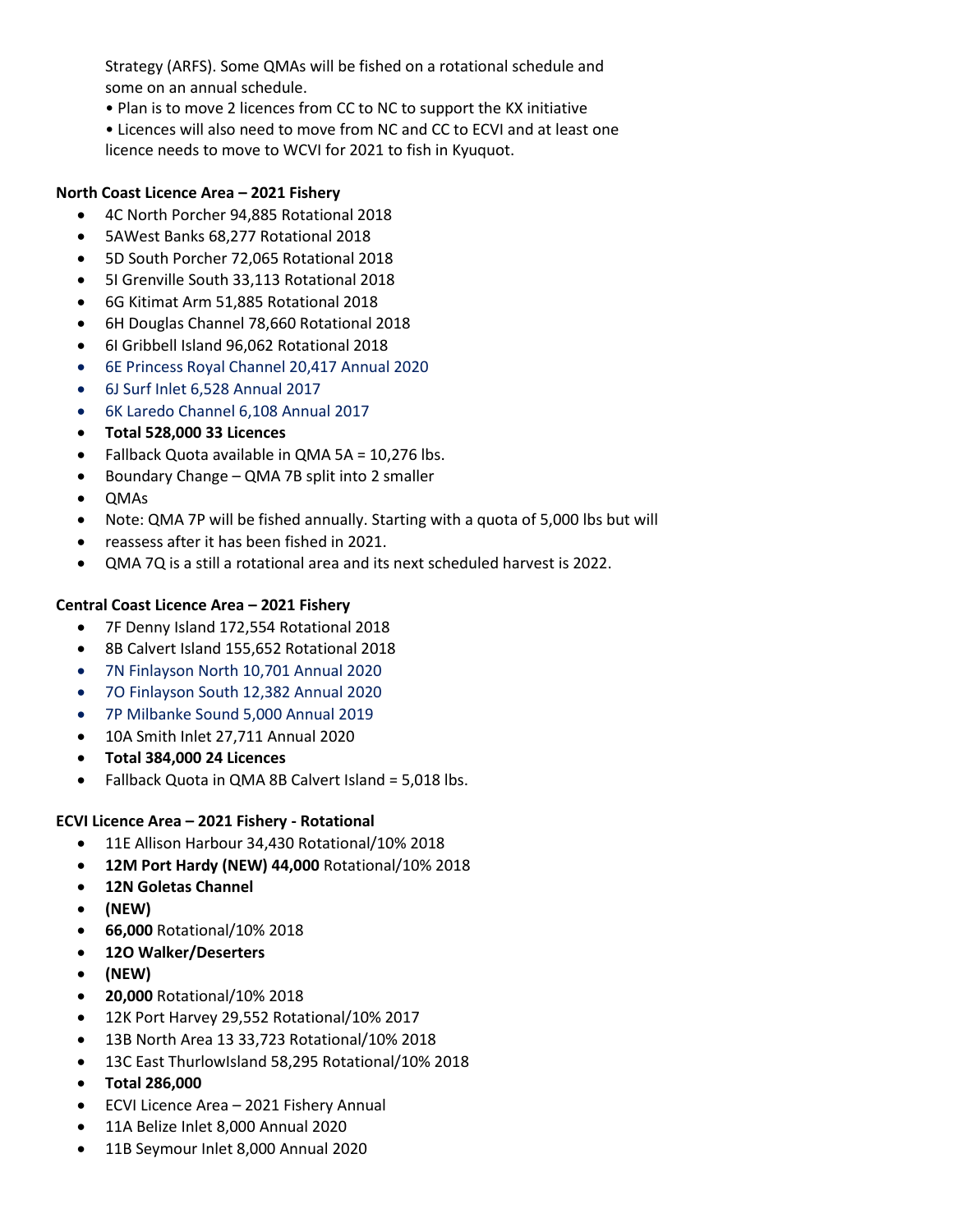- 15A West Redonda Island 5,000 Annual 2020
- 15B East Redonda Island 5,000 Annual 2020
- 15C South Desolation 5,000 Annual 2020
- 16A Sechelt Inlet 5,000 Annual 2020
- 16C Texada Island 5,000 Annual 2020
- 16D Lasqueti Island 9,000 Annual 2019
- **Annual Type Total 50,000**
- **Licence Area Total 336,000 21 Licences**
- Note: Fallback Quota is available in most of the annual QMAs in 2021
- Proposal to reopen portions of Management Area 26

### **WCVI Licence Area - 2021 Fishery**

- 24A North Clayoquot 20,000 Annual 2019
- 24B South Clayoquot 12,000 Annual 2019
- 25A Nootka/Tahsis 20,000 Annual 2020
- 25B Muchalat/Tlupana 28,000 Annual 2020
- 26A Kyuquot\* 32,000 Rotational/2yr n/a
- **Licence Area Total 112,000 7 licences**
- \*Further consultation needed
- 5,925 lbs of Fallback Quota is available in QMAs 25A and 25B

### **IFMP Timeline**

- Draft 2021/22 IFMP 30-day consultation period between July 9 and August 8, 2021
- Mid August IFMP goes for sign-off by RDG
- Mid September Licensing begins.
- October 1 North Coast Licence Area and some of ECVI Licence Area opens
- October 8 Central, ECVI, WCVI licence areas open.

#### **Thanks!**

- For advice on licence movement between licence areas
- For filling out and submitting harvest questionnaires each season
- For advice on quotas and boundary changes
- Thanks to those that offered their licence eligibilities in the last Pacific Integrated Commercial Fisheries Initiative (PICFI) purchasing round. DFO was able to acquire 2 licence eligibilities that will be used to increase First Nations participation in the commercial fishery. DFO is

interested in acquiring more licences so please consider future PICFI purchasing rounds.

### Break for lunch

## **Marketing & Expo report by Geoff**

- Have been approved for AMP funding for another couple of years
- The total budget comes in at about \$163 K over 2 years with the AMP providing half ( $\zeta \sim 81.4$  K). If everything works as planned (hoped) PSCHA would be on the hook for about \$51.4 K for the 2 years with members and processors in for about \$30 K between them- those are generally 50% of their travelling costs
- Planning for this year is some continuing market research as well as updates to the video on the fishery, social media, and website
- May be able to slide in a new model in this section as well, a soft silicone model
- Increased that part of the budget because when we got the approval the budget included about \$17K (~\$8.5 K at 50% dollars which is what AMP provides) for a trip to China in November to the CFSE. That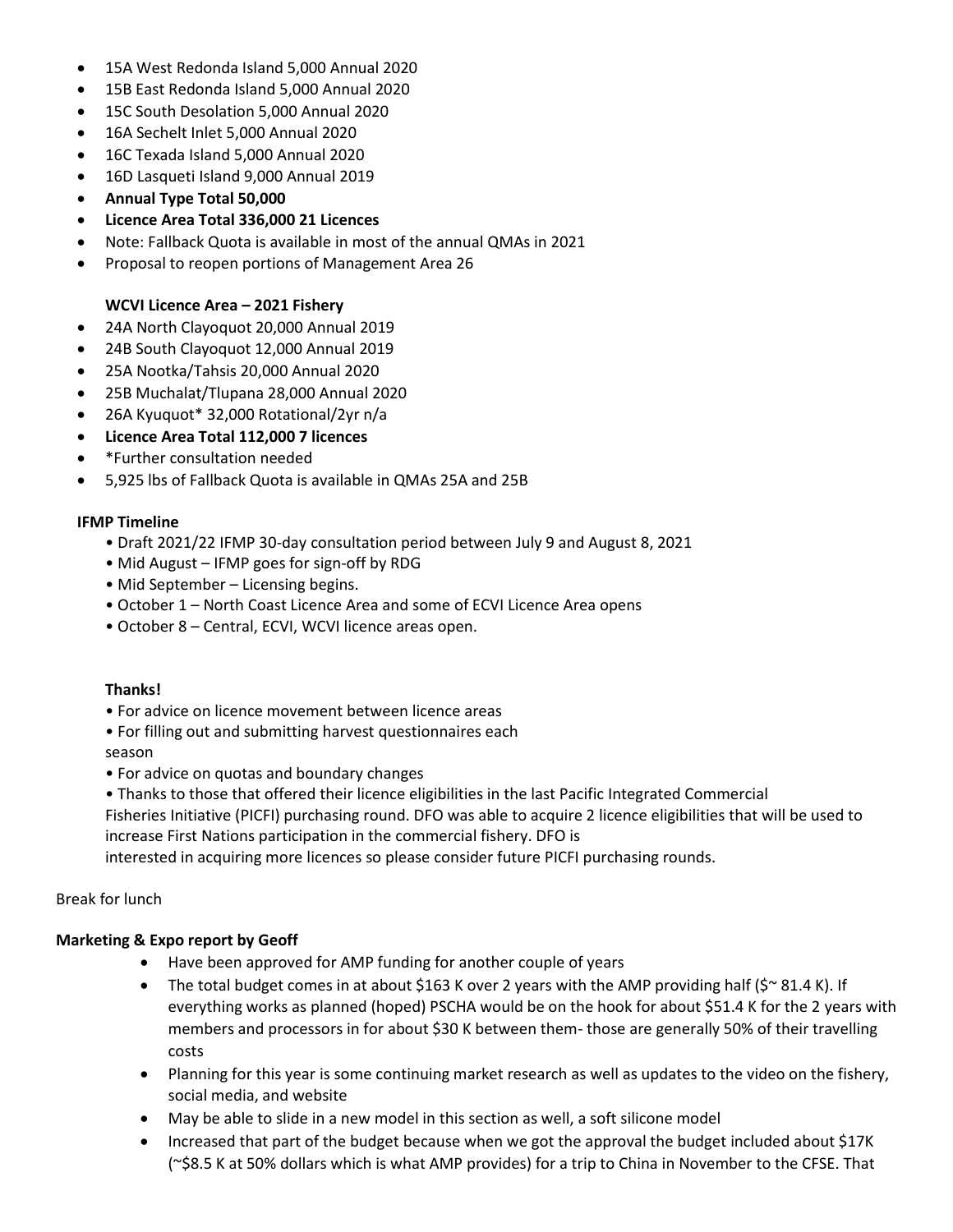not being a particularly attractive prospect at this point, I thought it best to reallocate those funds so we could use them. I went with providing an extra \$6K boost for the marketing materials- that would include the social media, video and website. The government folks also seem to be focusing a bit more on translations of stuff we do into French so I was thinking getting a few more pieces translated might be a not bad idea

- Boston is still planned for March 2022 (hoping to have fellow travellers)
- Barcelona still planned for April 2022
- Comox Valley planned for June 2022
- we received all the funds we claimed form the government to support our program for the past year. Spending last year was approved to about \$84 K but was limited to \$21 K because all the travel parts were eliminated
- We did manage to get a website and video refresh and an enhanced social media campaign included which brought things up to about \$35 K
- our claim last year had to reconcile all the spending and claimed funds over the 3 years up to that point, part of the problem there being that we claimed more than 50% in Year 1 with the intention of paying more than 50% over the next 2 years
- instead of getting about \$17.6K to cover 50% of project spending last year we only got about \$12 K so contributions from AAFC and PSCHA over the 3 year course of the project balanced out at 50% each

## **BC Seafood Alliance – Christina Burridge**

1. Devastating economic consequences for entire BC coastal economy, not just in Northern Shelf Bioregion and not just commercial fisheries and participants (Indigenous and non-

Indigenous) but communities coastwide.

2. Undermines ability to advance Reconciliation as loss of critical infrastructure will mean First Nations unable to maximize economic opportunities.

3. Impossible to meet Blue Economy Strategy goals for more value from commercial fisheries and more jobs in coastal and Indigenous communities.

4. Governments need to commit to a comprehensive Reconciliation transition plan, including compensation, for BC commercial fisheries.

*"[A sustainable blue economy strategy]…will provide good jobs and be inclusive, advance reconciliation with Indigenous peoples, respect regional differences and needs, and contribute to a clean and healthy ocean."*

*"…marine spatial planning brings together relevant decision-making authorities to collaboratively design an integrated plan that will guide the use and management of marine spaces in order to achieve a full range of ecological, economic, and social objectives."*

*"Commercial fishing is incredibly important to the local economies of Canada's coastal regions and the well-being of Indigenous and non-Indigenous communities. Whether it be large- or small-scale operations, commercial fishing is often the single largest source of local jobs in these regions."* 

*Canada's Marine Conservation as of December 31, 2020*

*Source: Canada's Conserved Areas – Canadian Environmental*

# *Sustainability Indicators, ECCC (May 2021)*

- BC bearing disproportionate share of Canada's marine conservation
- 24.4% already conserved
- 35.5% when Offshore AOI designated
- Northern Shelf Bioregion (NSB)
- only 1.7% of Canada's marine territory
- 16.4% of NSB already conserved, contributes <0.3% to Canada's marine

## conservation**isproportionate Marine Conservation**

## **Small Conservation Gains for Canada, Big Economic Losses for BC Devastating economic consequences**

• losses for coastal communities will be coastwide, long-lasting and hard to reverse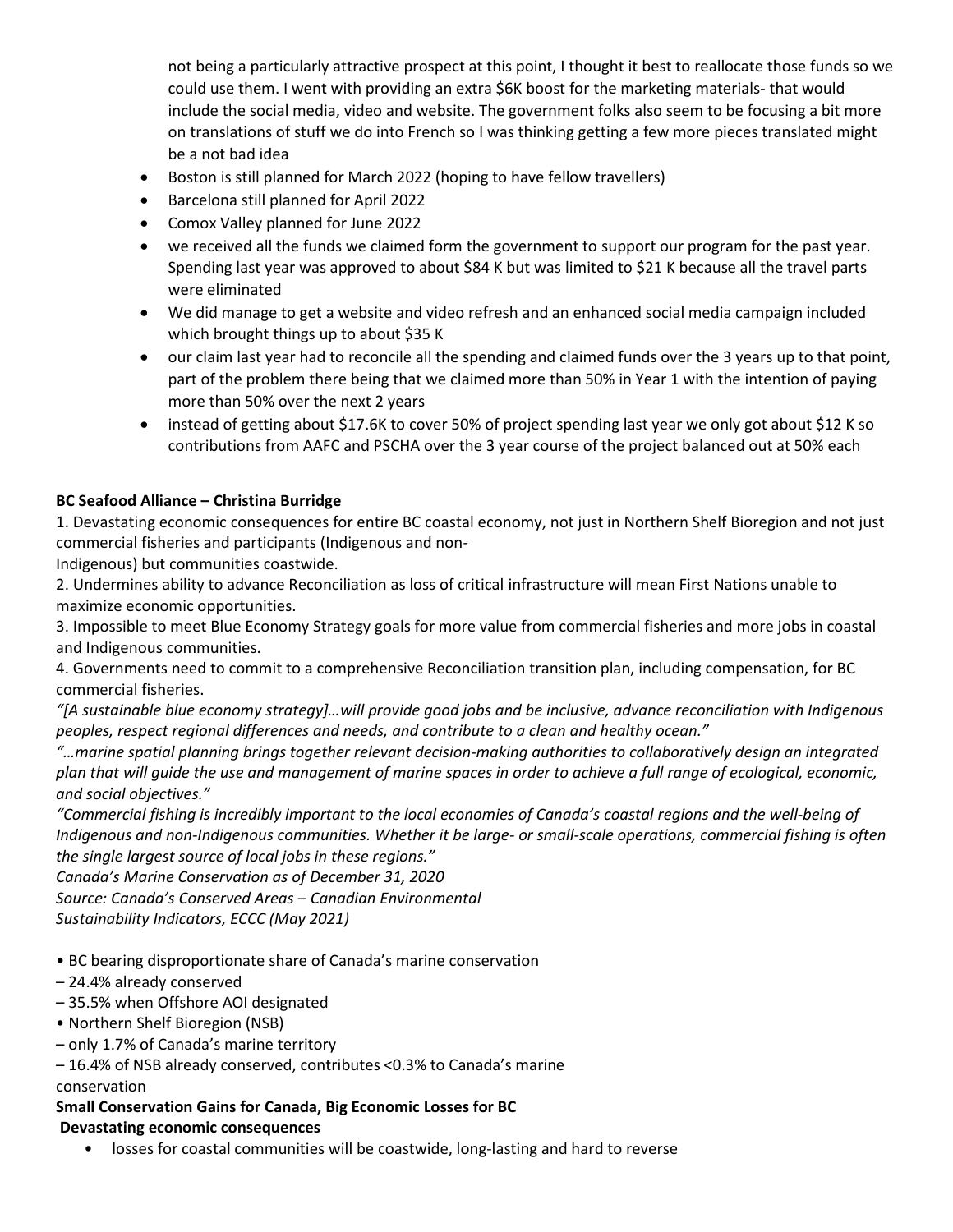- loss of commercial fishing operations in NSB and throughout coast, with smaller operators and young fishermen being hit particularly hard
- loss of critical infrastructure (fuel docks, offload stations, ice houses, seafood processing, trucking, gear/equipment/electronics suppliers)
- loss of local and international markets
- loss of programs needed to support DFO's mandate for sustainable resource management
- (research, surveys, catch data, monitoring and compliance)

### **Conflicts with Canada's goals for Reconciliation**

- First Nations will not be able to maximize commercial fishing economic opportunities
- fish harvesting alone can't do it, need supporting infrastructure

## • **Conflicts with Canada's goals for a Blue Economy Strategy (BES)**

- decimated commercial fisheries without infrastructure, supply chain and markets cannot deliver BES objectives: sustainable economic growth impossible
- creation of more jobs in coastal and Indigenous communities impossible

### **Marine Planning Team (MPT)**

• established by BC Seafood Alliance members in 2017 to integrate input from commercial fisheries into marine spatial planning processes:

– Gwaii Haanas National Marine Conservation Area (NMCA) zoning

– Northern Shelf Bioregion (NSB) MPA Network

• help design marine spatial plans that balance ecological, cultural and socio-economic objectives consistent with the goals outlined in the Blue Economy Strategy Engagement Paper

### • **NSB MPA Network Governing partners**

- Canada, BC, 17 First Nations
- draft zoning scenario 1 released Feb 2019 adds another ~0.3% to Canada's marine conservation
	- advice requested from stakeholders on achieving ecological and cultural conservation targets using a network of protection zones while minimizing socio-economic impacts
	- commercial fishing by far the most impacted stakeholder group
	- reduced access to most productive fishing grounds by up to 40%
	- MPT launches process to engage fishermen

#### *MPT Advice:*

#### • **new zoning map that: met or exceeded conservation targets significantly reduced economic impacts**

*Goal:*

• achieve a network of MPAs within NSB that meets conservation targets at least as well as draft Scenario 1 while minimizing socio-economic impacts

#### *Comprehensive process:*

- based on successful approach MPT used for Gwaii Haanas NMCA zoning
- 36 meetings in 9 coastal communities
- over 700 participants (First Nations and non-First Nations) from 27 different commercial fisheries
- 14+ meeting with First Nations Partners, ENGOs and coastal community groups provided advice February 2020**rine**

## Primary objectives Draft Scenario 9 June 2021

- Reconciliation
- Direct conflict with Blue Economy Strategy Achievement of ecological conservation and cultural conservation targets

Achievement of ecological conservation and cultural conservation targets

• Individual FN territory level, leading to zone-by-zone approach